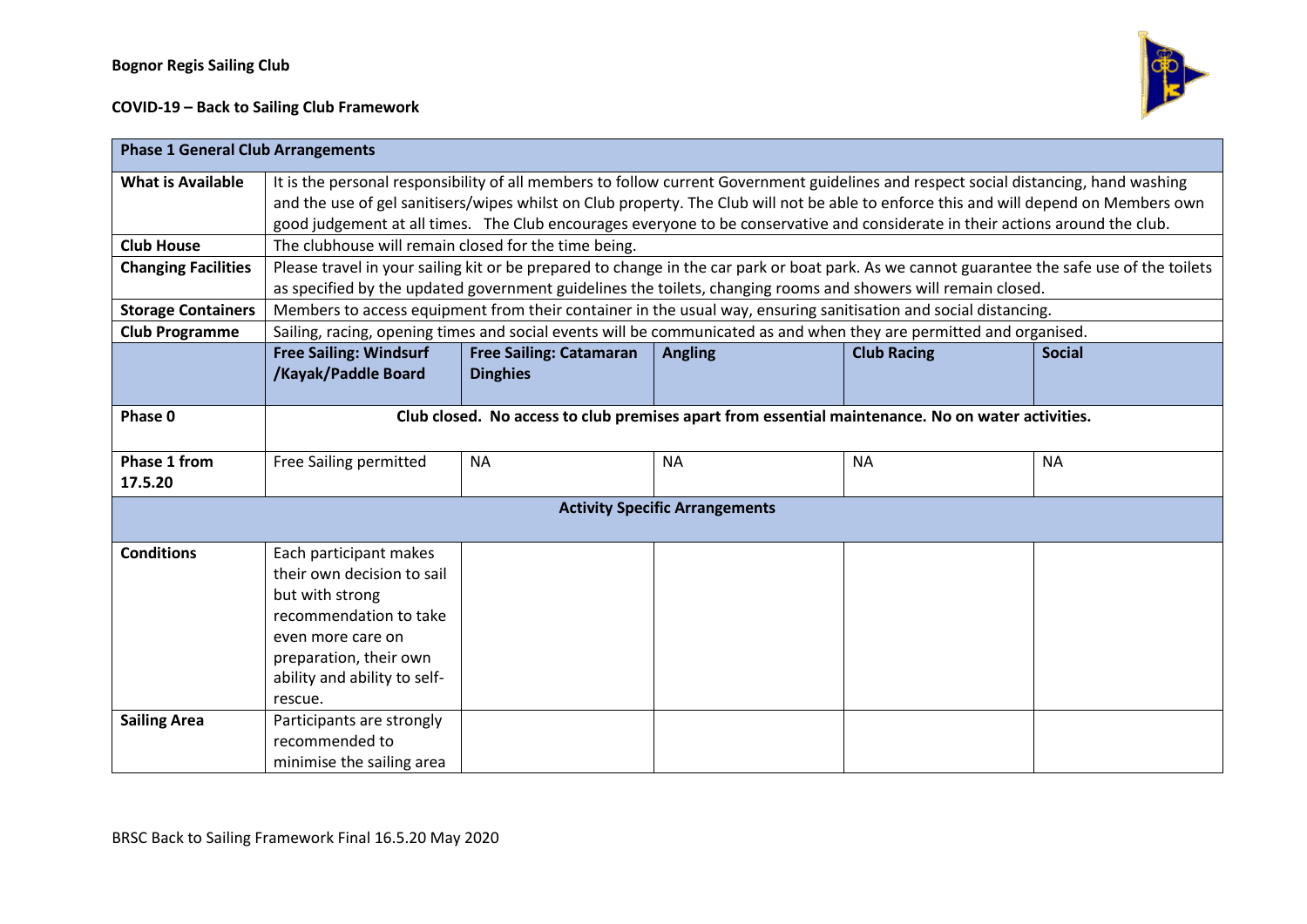

## **COVID-19 – Back to Sailing Club Framework**

|                        | keeping the club in view<br>at all times.                                                                                                               |                               |                |                    |               |
|------------------------|---------------------------------------------------------------------------------------------------------------------------------------------------------|-------------------------------|----------------|--------------------|---------------|
| <b>Safety Cover</b>    | No specific safety cover<br>provided for free sailing.<br>Water users should not<br>go out alone or go out in<br>conditions above their<br>capabilities |                               |                |                    |               |
| Race                   | <b>NA</b>                                                                                                                                               |                               |                |                    |               |
| Entry/participation    |                                                                                                                                                         |                               |                |                    |               |
| Equipment              | Participants are strongly                                                                                                                               |                               |                |                    |               |
| <b>Preparation and</b> | recommended to take                                                                                                                                     |                               |                |                    |               |
| <b>Rigging</b>         | particular care over                                                                                                                                    |                               |                |                    |               |
|                        | preparation checking all<br>equipment. Social                                                                                                           |                               |                |                    |               |
|                        | distancing must be                                                                                                                                      |                               |                |                    |               |
|                        | maintained when rigging                                                                                                                                 |                               |                |                    |               |
|                        | or preparing equipment                                                                                                                                  |                               |                |                    |               |
|                        | for going on the water. It                                                                                                                              |                               |                |                    |               |
|                        | is also important to keep                                                                                                                               |                               |                |                    |               |
|                        | your equipment near you                                                                                                                                 |                               |                |                    |               |
|                        | /in view at all times to                                                                                                                                |                               |                |                    |               |
|                        | minimise the risk of                                                                                                                                    |                               |                |                    |               |
|                        | transmission of COVID-19                                                                                                                                |                               |                |                    |               |
| <b>Boat Launching</b>  | <b>NA</b>                                                                                                                                               |                               |                |                    |               |
| and Recovery           |                                                                                                                                                         |                               |                |                    |               |
|                        | <b>Free Sailing Windsurf</b>                                                                                                                            | <b>Free Sailing Catamaran</b> | <b>Fishing</b> | <b>Club Racing</b> | <b>Social</b> |
|                        | /Kayak/Paddle Board                                                                                                                                     | <b>Dinghies</b>               |                |                    |               |
| <b>Phase 2 from</b>    |                                                                                                                                                         |                               |                |                    |               |
| <b>TBA</b>             |                                                                                                                                                         |                               |                |                    |               |